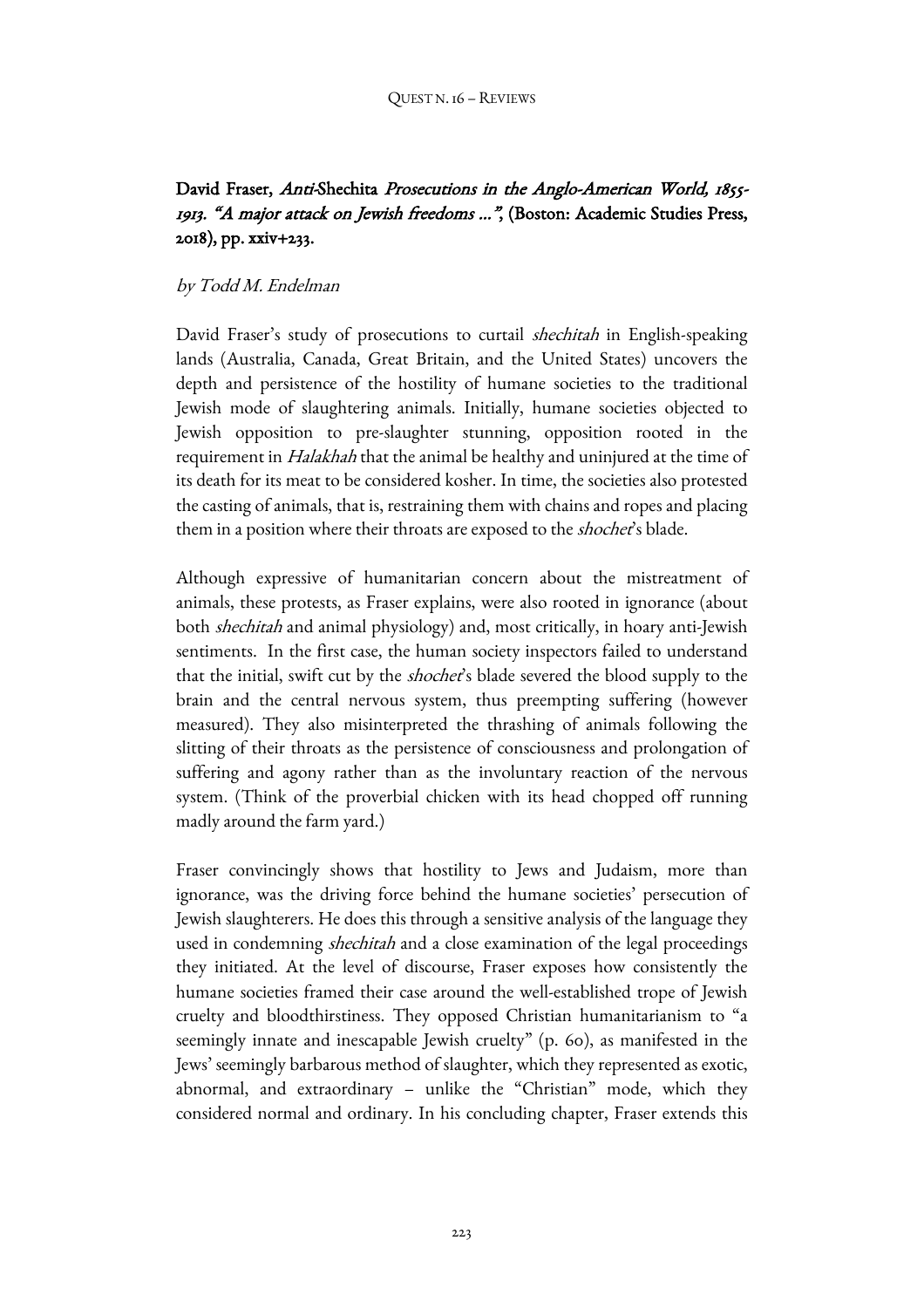#### Todd M. Endelman

line of interpretation one step further. Here he argues that, even when legislation regulating slaughter includes provisions allowing Jews (and, increasingly, Muslims) to slaughter animals without prior stunning, the result is, nonetheless, the creation and perpetuation of "the otherness of Jews, their beliefs, and practices, thereby creating the indefeasible dichotomy of public morality and a somehow opposable Jewish morality." There is humane slaughter – and, in contrast, the Jewish mode, which, like the Jews themselves, "is always constructed as other"  $(p. 2H)$ .

Fraser's investigation of more than a dozen legal cases in the Anglo-American world also uncovers how the anti-Jewish bias of the humane societies manifested itself in practice. Repeatedly, when anti-cruelty laws were used to combat shechitah, the societies failed to prosecute Christians who assisted in the slaughtering, like workmen who helped to cast the animals and the owners of the abattoirs, while not hesitating to prosecute Jewish leaders who neither did the casting nor played a role in the slaughtering. Given the increasing emphasis on the barbarity of casting in anti-shechitah literature, this failure to prosecute those who actually carried it out is revealing.

Fraser also describes the specific historical context in which the prosecutions arose. The animal welfare campaign was one of numerous evangelically inspired social reform movements in English-speaking countries. These movements emphasized the potential for human perfectibility on earth, rather than mute acceptance of God's will, and the power of human moral action to correct social ills. Local societies were well aware of the success or failure of prosecutions in different countries and of the development of new avenues of argumentation, thanks to the national and international "transfer of knowledge" among them (p. 77). Where the Anglo-American societies differed from their German counterparts was their reluctance to embed their attack on shechitah in a broader attack on Jews. Indeed, spokesmen for these animal welfare groups explicitly denied that their intent was in any way anti-Jewish – even when it undoubtedly was. In this sense, animal welfare zealots in this period resemble today's left-wing critics of the existence of the State of Israel, who deny that they are hostile to Jews even though the only form of national sovereignty they oppose is Jewish. Their obsession with Israel functions in the same way as the obsession of animal rights activists with shechitah did.

This volume also raises a broader interpretive issue that transcends the history of anti-shechitah agitation. On the Continent, anti-Semites also campaigned to